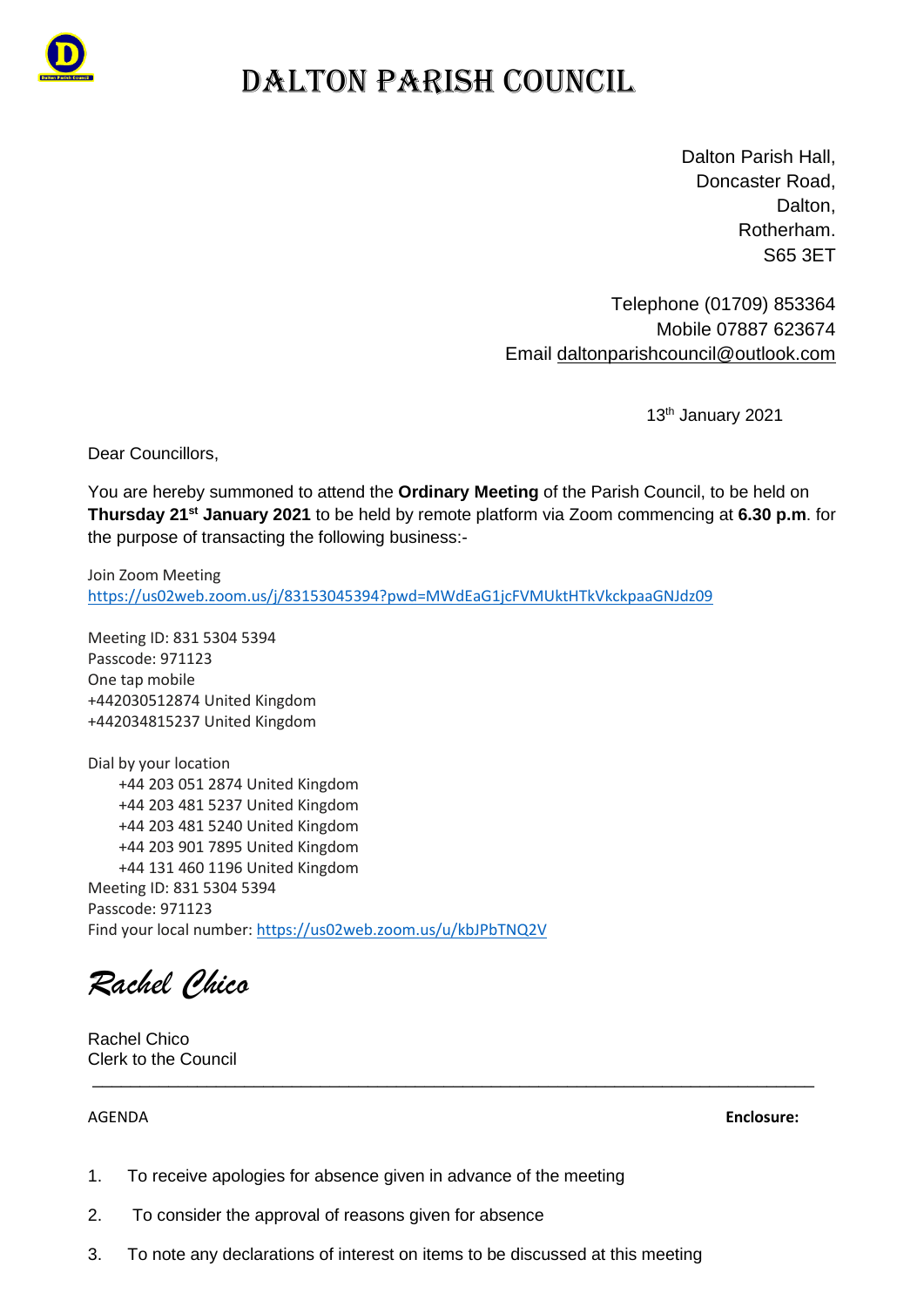

## DALTON PARISH COUNCIL

- 4. To approve the minutes of the Council Meeting held on 19<sup>th</sup> November 2020 (A)
- 5. To receive the approved minutes of the Finance and Employment Committee held on the  $5<sup>th</sup>$ November 2020 **(B)**
	- 5.1 To receive a verbal update of the Finance and Employment Committee meeting held on 7<sup>th</sup> January 2021
- 6. To resolve if members of the press and public are to be excluded from any agenda items of the meeting due to the nature of the business to be transacted. Under Public Bodies (Admission to Meetings) Act 1960, S1 (2))
- 7. To note any issues from members of the public in attendance
- 8. To consider any community matters from Councillors
- 9. To note matters arising from the minutes of the Council Meeting of 19<sup>th</sup> November 2020
- 10. To consider financial matters including:
	- 10.1 The authorisation of payment of accounts since the last meeting **(C)** 10.2 Report for tree works at Sunnyside allotments – 3 quotes obtained. **(D)** 10.3 To request one clerk to be a signatory on the bank accounts 10.4 Budget
	-

10.4.1 To discuss and agree the proposed budget for 2021 / 2022 **(E)**

10.4.2 To discuss and agree the precept / Band D figure for 2021 / 2022 **(F)** 10.5 To discuss and agree a trial of youth service services, in the Magna Lane area, when

restrictions allow

#### 11. Play Areas

- 11.1 To receive a summary and agree actions for play inspections reports:
	- 11.1.1 Magna Lane
	- 11.1.2 Ruby Cook
	- 11.1.3 Sunnyside

#### 12. Allotments

12.1 To agree on contractor and costings for ground works at Brecks Lane and Norwood Street **(G)** 

#### 13. Ruby Cook Pavilion

- 13.1 To confirm the completion of the lease with Wickersley Youth and notification to all services of the change.
- 13.2 To note lease is to be held with the solicitors
- 14. To discuss Wildsheffield pond creation scheme
- 15. To note the planning applications and licensing matters including new planning applications in Dalton: -

15.1 Planning weekly list 46-02

RB2020/2046 - Thyrbergh Academy Foljambe Drive Dalton - Removal of temporary classroom & erection of a new permanent classroom building

RB2020/1952 - 2 Hill Rise Close Sunnyside - Two storey side & rear and single storey rear extension

RB2021/0032 - 1 Creswick Close East Herringthorpe - Two storey side extension with rear dormer window